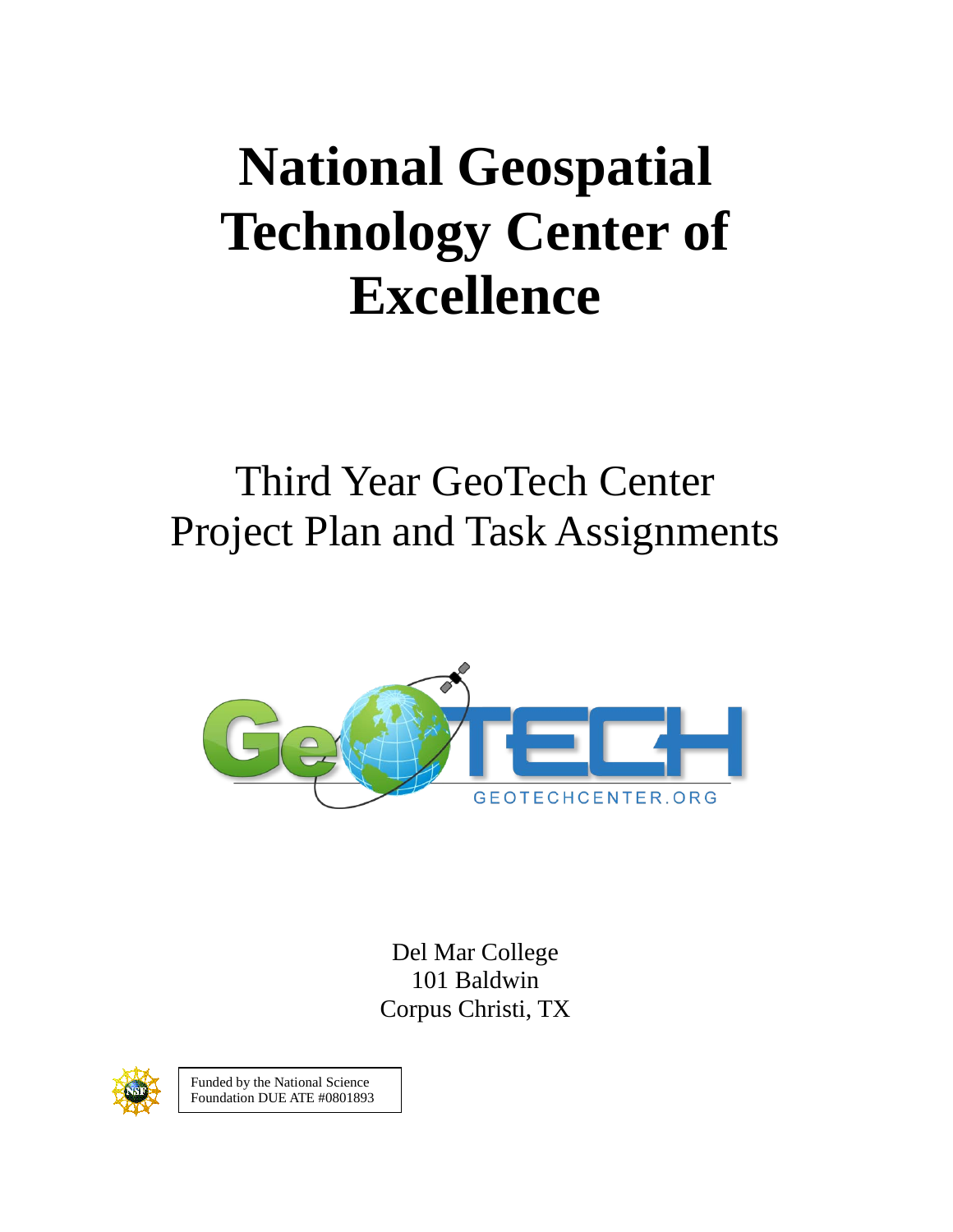## **Third Year GeoTech Center Project Plan and Task Assignments**

Items in gray are planned for year four (2012)

Ongoing—these are projects currently under operation from years one and/or two:

- 1. GTCM-led by David DiBiase, this remains are top priority. Action items include:
	- a. Publication of GTCM in URISA Journal (Dec. 2010)
	- b. Presentations to URISA, UCGIS, and ASPRS national conferences (2010-2011)
	- c. Webinar on using GTCM assessment tool created by David DiBiase (Oct. 2010)
- 2. GTCM Implementation—led by Chris Semerjian, this ongoing project will see that the GTCM is carried out by partners and eventually all two year programs with certificate and associate degrees on a voluntary basis. Action items include:
	- a. Completion of GTCM assessment by all levels of partners (Dec 2010)
	- b. Meta-evaluation of GTCM assessment results (May 2011)
	- c. White paper on implementation plans, benefits, challenges, and results (Aug 2011)
	- d. Ongoing training to new partners GTCM implementation by C. Semerjian (year four)
- 3. Implementation of Meta-DACUM Common Core Competencies-led by Rodney Jackson, this ongoing project seeks to have our research adopted by leading professional accrediting agencies, such as the GISCI and ASPRS. Action items include:
	- a. Adoption of resolution by the GISCI Board of Directors for the addition of a competencybased exam component to the GISP certification, based on Common Core Competencies (Dec 2010)
	- b. Implementation of the competencies into the GISP exam (Aug 2011)
	- c. Webinar on efforts to incorporate the Meta-DACUM results into the GISP certification (Aug 2011)
	- d. White paper/presentation on efforts (Aug 2011)
	- e. Adoption of similar resolution by the ASPRS for remote sensing & imaging technician/analyst, based upon new DACUMs by John Johnson, by the ASPRS Board of Directors (May 2012)
	- f. Implementation of the competencies into the ASPRS certification (Aug 2012)
- 4. DACUM-led by John Johnson, this project is refunded through supplemental grant for an additional two year and includes two new DACUM workshops focused on remote sensing & imaging technicians. Action items include:
	- a. Workshop selection and agendas (Dec 2010)
	- b. First workshop conducted (Mar 2011)
	- c. Second workshop conducted, ASPRS ? (May 2011)
	- d. Vetting of both workshops (Aug 2011)
	- e. Meta-Analysis of two results (Dec 2011)
	- f. Publication of white paper (Mar 2012)
	- g. Incorporation into relevant DOL SOC job codes (Dec 2012)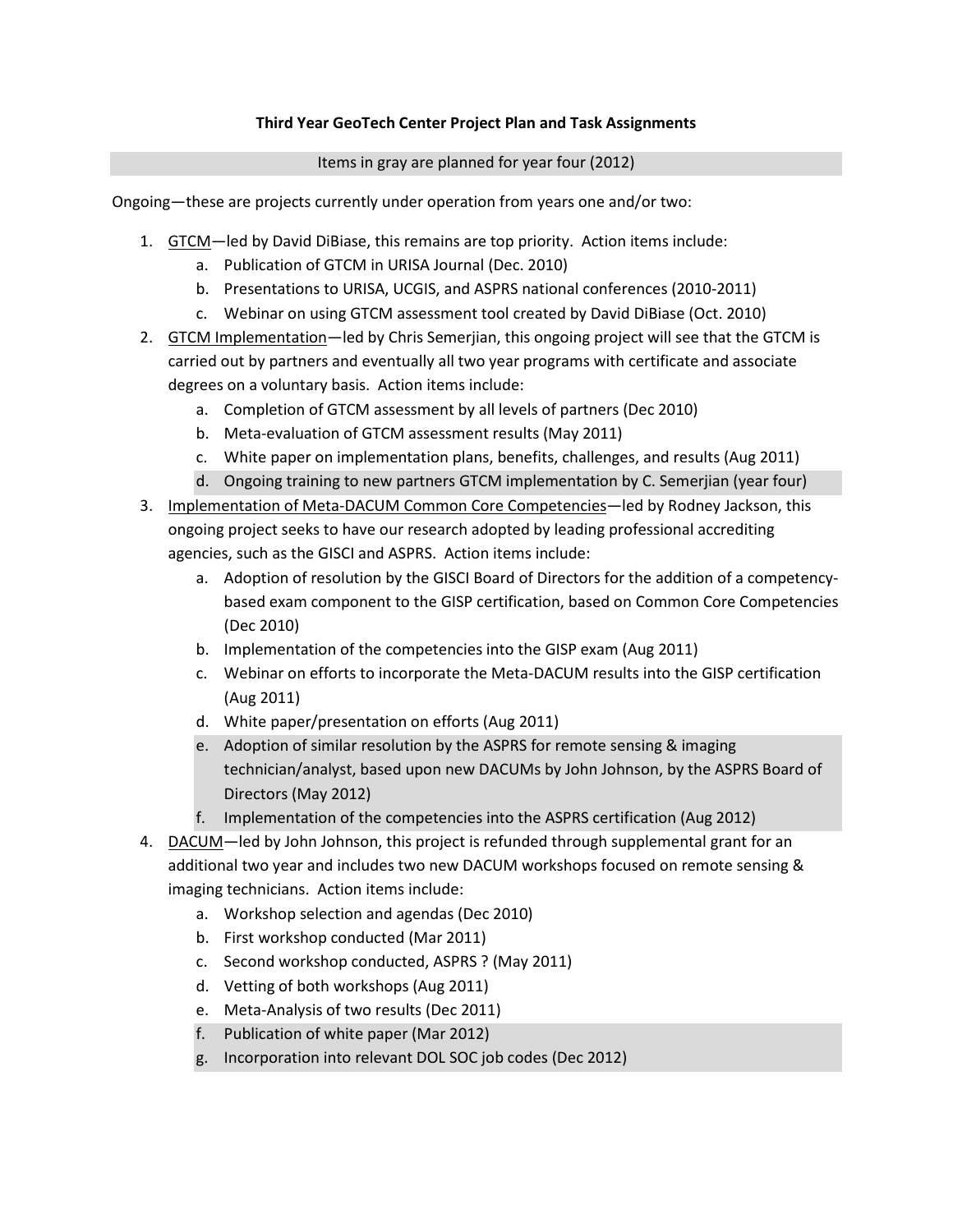- 5. Community college geospatial programs national geodatabase (Rudibaugh) and map (DiNoto)led by Vince DiNoto and Mike Rudibaugh, this project will remain top-level priority project, with high public profile. Action items include:
	- a. Update of the geodatabase to accurately reflect current state of geospatial programs at the college and university, with montly.
	- b. National survey of all colleges and universities for awareness and data entry (Dec. 2010)
	- c. Update and QA/QC of geodatabase (Mar 2011)
	- d. HTML 5 coding of new mapping interface with additional layer functionality and query (July 2011)
	- e. White paper and two webinars on technology by V. DiNoto (July 2011)
	- f. White paper and two webinars on geodatbase by M. Rudibaugh (July 2011)
- 6. Synergy Project Scale-up of Remote Desktop Access and Virtualization (RDA/V)—led by Ann Johnson, with assistance by CoPIs DiNoto/Semerjian/Yanow and technicians Allen/Hundt, this is a continuation of the parallel Synergy Project to leverage the additional NSF/ATE funding to expand the impact of our RDA/V research beyond the members of the Center partners. Action items include:
	- a. Completion year two of the Synergy Project, in collaboration with the BATEC Center, by attending meetings/conferences/webinars and training of GeoTech Center partners in the techniques of Logic Modeling for scale-up of worthy projects (Aug 2011)
	- b. Deliver two webinars on Logic Model scale up methodologies (Dec 2010 and Aug 2011)
	- c. Complete RDA/V implementation to six Center partner locations: Southwestern, Del Mar, GSC, KCTCS, CPCC (Aug 2011)
	- d. Publish white paper on Logic Model for Scaling-Up Worthwhile Projects (Aug 2011)
	- e. Completing year three of the Synergy Project (Aug 2012)
	- f. Additional two webinars (Aug 2012)
	- g. Update existing white paper (Aug 2012)
	- h. Additional 10 colleges will adopt RDA/V (Aug 2012)
- 7. GeoTech Website and National Resource Clearinghouse—led by Phillip Davis, this ongoing saga/drama will come to a successful conclusion with the release of our third and final website and resource clearinghouse. All partners at all levels will assist in populating of the website content and clearinghouse resources. CoPIs will provide a minimum of one additional white paper annually, along with webinars and resources for the clearinghouse. Researchers will provide a minimum of one webinar annually, along with resources for the clearinghouse. Action items include:
	- a. Completion of first generation version 3.0 of the website in new content management system (CMS. Dec 2010)
	- b. Design and implementation of new resources clearinghouse, based on new CMS (May 2011)
	- c. Conversion of existing CWIS clearinghouse resources into new CMS clearinghouse (Aug 2011)
	- d. Training webinar on utilizing the new CMS for Center partners (Dec 2010)
	- e. Training webinar/video for utilizing new website for general public (May 2011)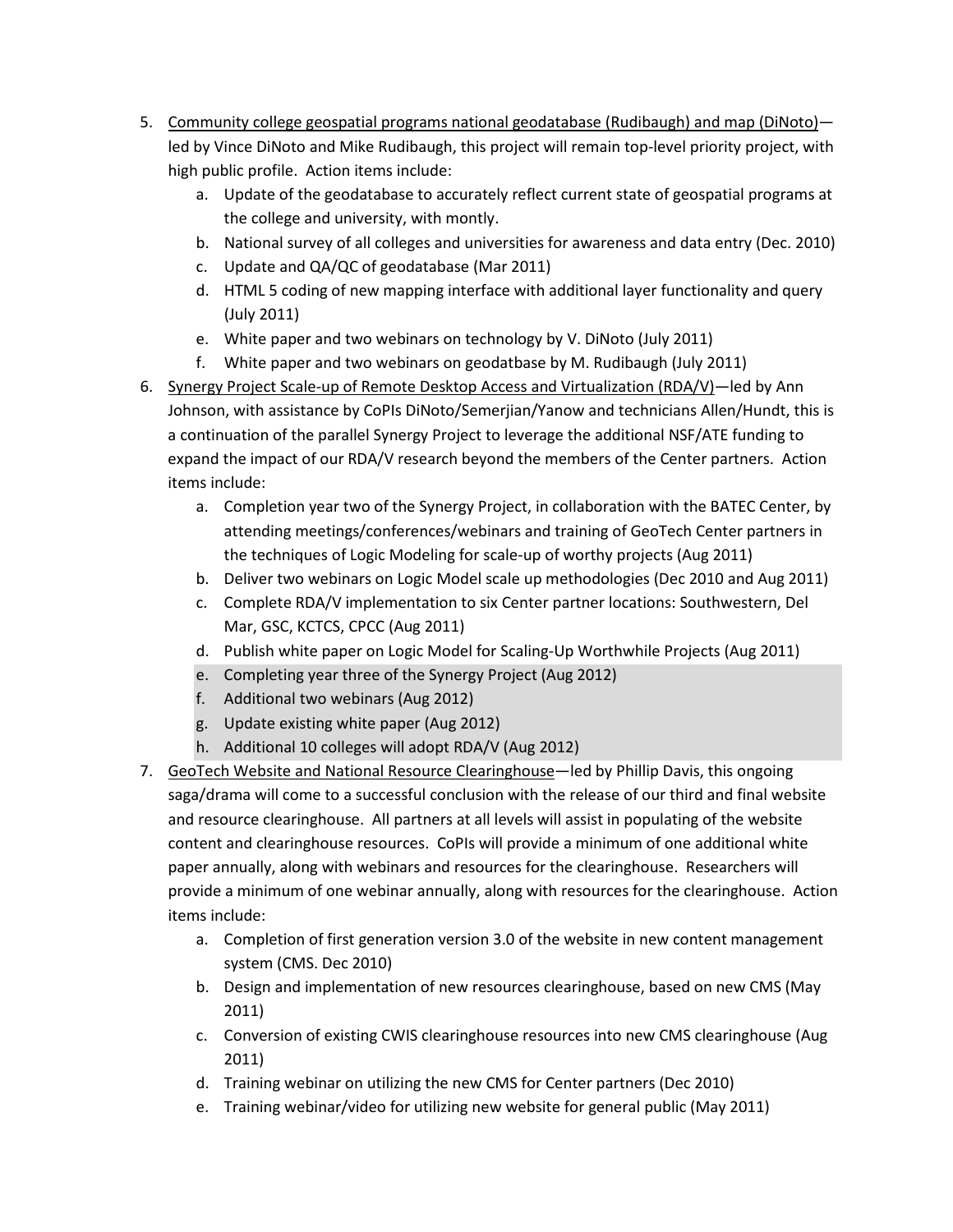- f. Training webinar for populating new clearinghouse for Center partners (May 2011)
- g. Training webinar/video for using resource clearinghouse for public (Aug 2011)
- h. Integration and expansion of Web 2.0 social media sites into the CMS (Dec 2011)
- i. Search engine optimization ranking for website and clearinghouse (Aug 2012)
- 8. Participant Training and Education-the Center, due to its geographical diversity, provides training throughout the country throughout the year to best meet the needs of its teachers and students. The following are ongoing programs:
	- a. GeoEd—led by Vince DiNoto, this annual four day summer conference and workshop provides both basic and advance geospatial technology training for teachers and technicians throughout the central Ohio River valley within 500 miles of Louisville. The conference hosts one introductory and one advanced workshop each on GIS, one introductory workshop on GPS, and one advanced workshop on remote sensing each year, over two full days. This is followed by a one day geospatial technology conference, featuring one of the Center CoPIs as keynote speaker each year. The conference provides a dozen or more presentations in a matrix of one hour morning and afternoon sessions.
		- i. GeoEd 2011 (June 2011)
		- ii. GeoEd 2012 (June 2012)
	- b. GSC Teacher Education Institute—led by Chris Semerjian, this annual event provides our major secondary school and two year college educator geospatial technology training throughout the Atlanta GA metropolitan area, with some participants from Alabama. This four day workshop provides introductory and advanced geospatial technology for educators. It has doubled in size from 2009 to 2010, based upon the quality of instruction and the success at expanding the adoption of GIS/GPS technology in the public schools throughout the Southeastern US.
		- i. GSC 2011 (July 2011)
		- ii. GSC 2012 (July 2012)
	- c.  $T3G<sup>2</sup>$  Institute—led by Ken Yanow and Ming-Hsiang Tsou, this annual event is co-hosted by SDSU Geography Department and Southwestern College in San Diego each July. The three day workshop is model on the highly-rated Esri Teachers Teaching Teachers GIS Institute held at the campus of Esri each June. Between July 2000 (first cohort) and June 2010 (second cohort), it was decided to offer spots in the second summer workshop to those from the first who has met their deliverables in order to extend their technical skills with GIS software, including imagery and remote sensing data. This technique allows the Center to focus on quality improvement of geospatial faculty vs. quantity of impact.
		- i.  $T3G^2 2011$  (July 2011)
		- ii.  $T3G^2 2011$  (July 2012)
	- d. Best Practices Webinar Series—led by PI Phillip Davis with participation by all CoPIs and partners, the best practices webinars are scheduled twice monthly to our national network of geospatial college faculty (*n*=450). These 50 minute webinars are offered to the participants freely using the Center's Adobe Connect hosted-server and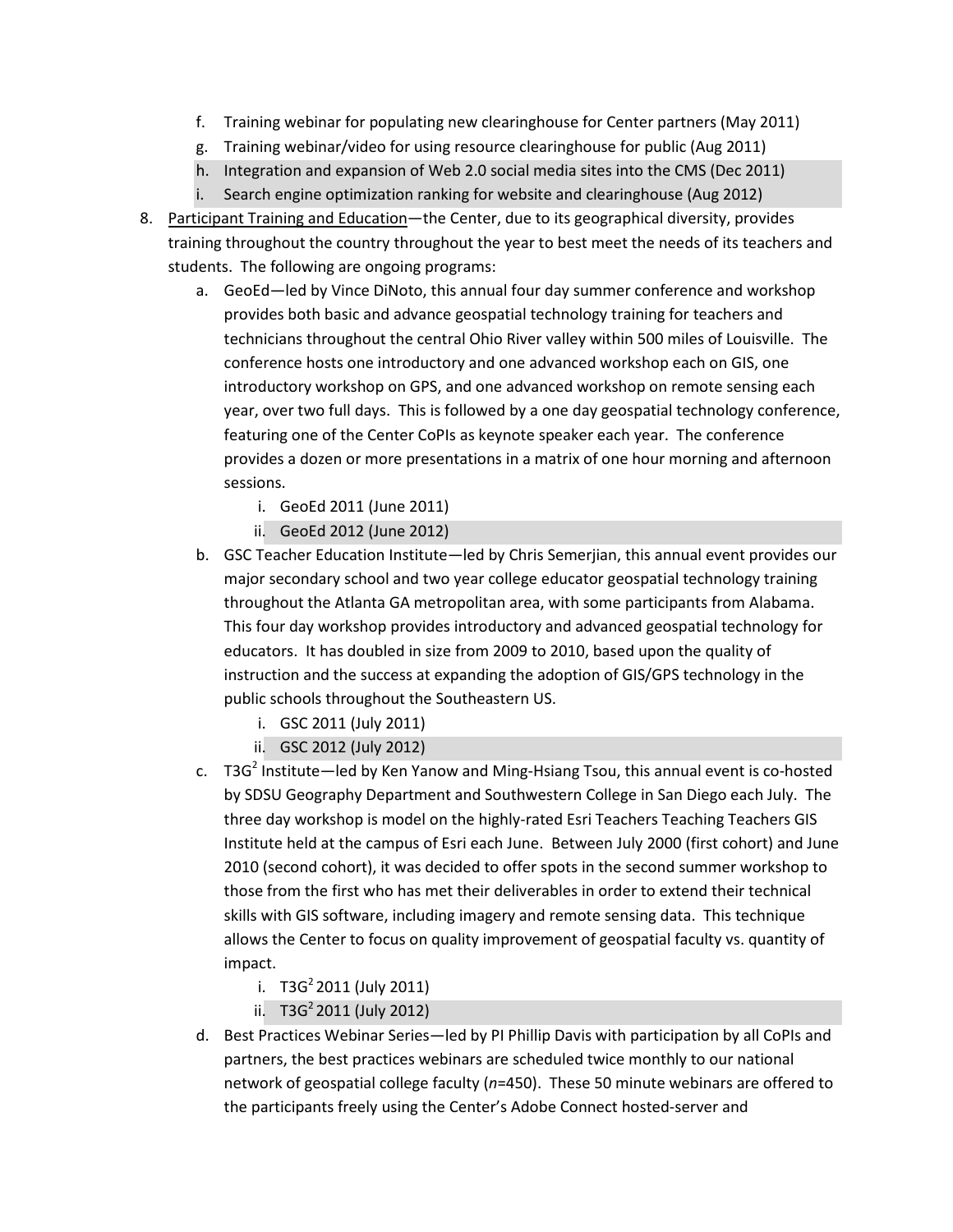telecommunications account. All webinars are recorded and offered thereafter via a link on the Center's general website.

- i. Third year webinars, twice monthly (Sep 2010—Aug 2011)
- ii. Fourth year webinar, twice monthly (Sep 2011—Aug 2012)
- e. T3G Participant Support—led by CoPI Ann Johnson, this initiative provides stipends to the Esri T3G participants to continue their dissemination activities throughout the following year. Since the T3G institute uses such rigorous entrance selection processes, including a six page application from currently employed secondary and college geospatial educators, the Center is assured to have only the most exemplary practitioners in the field. The stipends allow the participants to disseminate their T3G experience to fellow faculty and students in their service areas around the country, thereby providing the widest possible dissemination. Continuing from the sixty 2009 and 2010 participants, we anticipate to support:
	- i. T3G 2011 (Sep 2010—Aug 2011)
	- ii. T3G 2012 (Sep 2011—Aug 2012)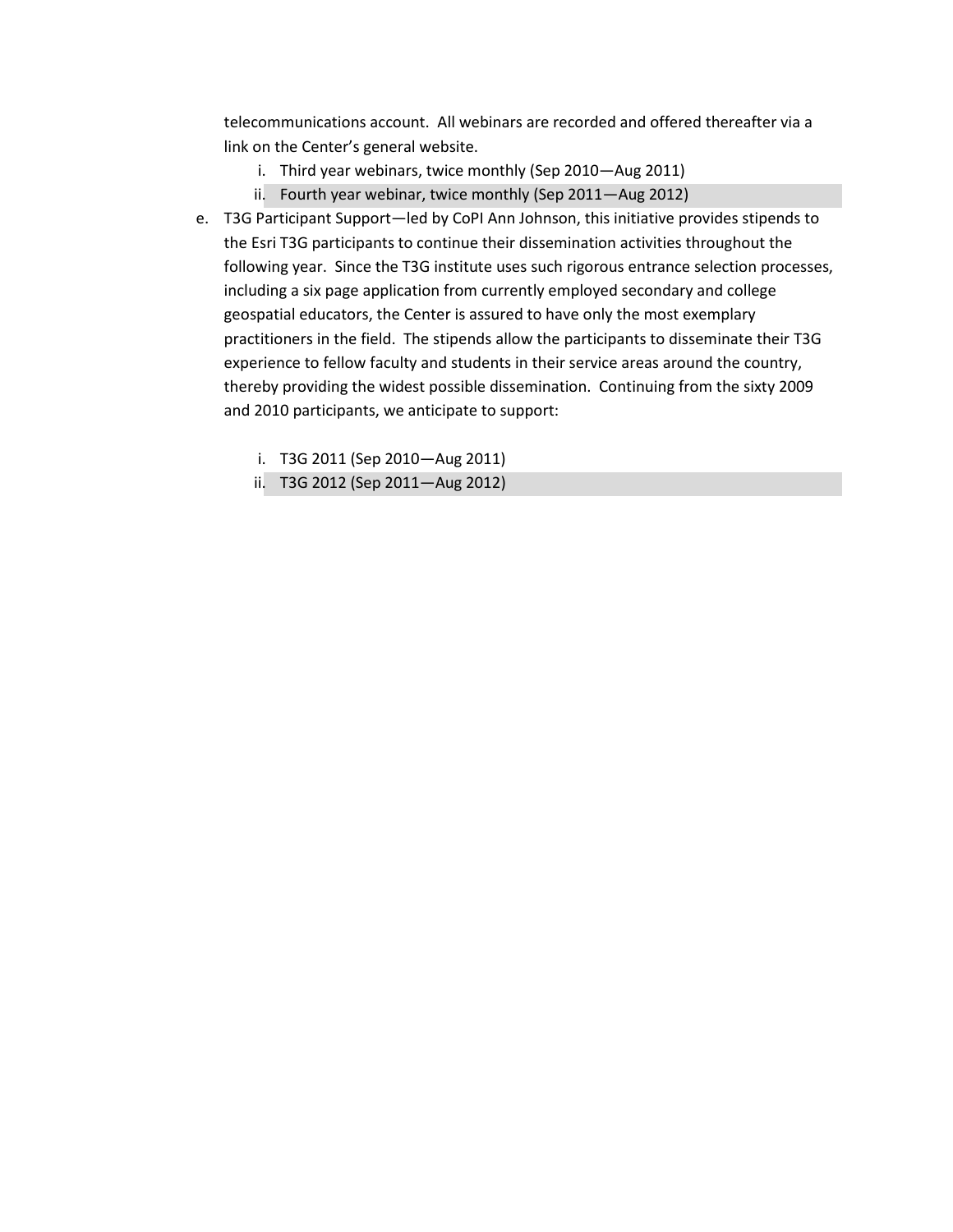## Planned New Activities

In the lifecycle of any Center, new and unanticipated opportunities will present themselves. Changes in technology and partners and new collaboration opportunities may present themselves throughout the performance period of a Center's award. These new opportunities can be divided into two broad categories:

- 1. Productive and Sustaining—new opportunities that will broaden the impact of the Center on its field of expertise and should lead to new and sustaining funding to sustain the Center's operation.
- 2. Nonproductive and non-sustaining—activities and/or partnerships that do little to expand the impact of the Center and that only cost the Center funds with no return on investment of either time nor funds.

The ability to discriminate between these two categories is the mark of a competent Principle Investigator, who is able to seek counsel from his CoPIs, external evaluator, and NVC chair and then choose right from wrong ones to engage in. The following new initiatives fall into the Productive and Sustaining category:

1. Free & Open Source Software for GIS (FOSS4G)—led by PI Phillip Davis, with course development and assessment assistance by Amy Ballard and Kurt Meinke of CNM, with technical assistance by the Center's staff located at DMC, KCTCS and GSC. Rationale: the US higher education community has been monopolized by a single vendor, Esri, since their beginnings in the 1980s. This is the result of two policies implemented early on by Esri' owner, Jack Dangermond: a) aggressive marketing and b) excellent support. No one would argue that Esri isn't the best supported software in the field among all the major commercial vendors. No other vendor provides as many resources for their educational customers. That said, their near monopoly (90+%) has a stifling affect on GIS graduates, and in lower-level two year programs, can lead to the "buttonology" training of technicians, instead of the more desirable education of geospatial technologist, capable of implementing the GTCM competencies across of range of software products. The FOSS4G industry has reached a critical mass in the US and EU and now represents a substantial percentage of the governmental segments and a very high percentage of four year university undergraduate and graduate programs. The introduction of FOSS4G at the two year community college level will allow our graduates to serve this growing market as well as be prepared to transfer to four year universities where they are likely to encounter FOSS4G software.

This initiative provides broader impact for the Center by moving in the direction of the geospatial industry in the adoption of FOSS4G software. For our programs to remain relevant, they must adapt to the changing software industry, which is moving away from sole-source proprietary solution. It will provide the Center with sustainability through the marketing of the FOSS4G courseware we are developing, along with additional credit hours generated for our member partners. Action items include: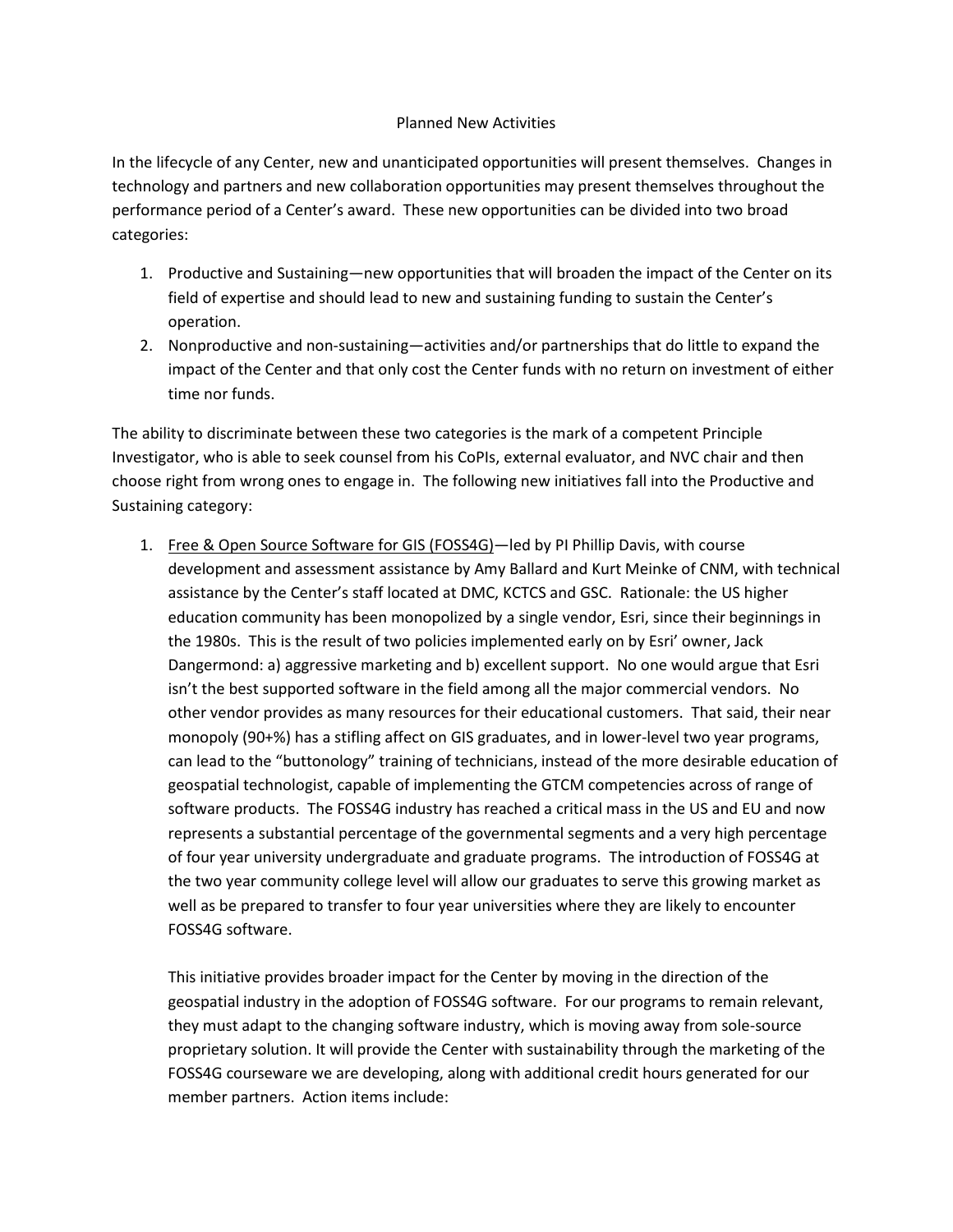- a. Secure MOU with OpenGeo Foundation.
- b. Creation of a FOSS4G introductory course, including learning units, instructional and lab material and sample spatial database (completed June 2010).
- c. Beta test the FOSS4G introductory course and evaluate results (completed Aug 2010).
- d. Incorporate FOSS4G into the curriculum of at least one partner college (completed Aug 2010).
- e. Perform environmental scan of current FOSS4G products, through workshops and conferences, and prepare recommendations for appropriate FOSS4G software for use in two year programs (completed Sep 2010).
- f. Program FOSS4G introductory course into standardized content management system (CMS) software, such as Blackboard, for use in online learning environments in preparation for distance learning offerings at partner colleges. Beta test CMS version in simulated environment for distribution (Dec 2010).
- g. Provide webinar introduction to the FOSS4G course to stimulate interest from college educators nationwide (Mar 2011).
- h. Develop and present FOSS4G workshop for college educators at the 2011 FOSS4G Conference scheduled for September 2011 in Denver Colorado. Note that this international conference is only offered in North America once every three years and has never been held in the US. Past conferences were always held in Canada, Europe, and Australia, where FOSS4G adoption is several years ahead of the US. Due to the rapid rise in US interest in FOSS4G, as demonstrated by numerous successful US FOSS4G startups, the FOSS4G conference organizer selected Denver where GITA will facilitate the conference (expected to exceed 1,000 attendees for the first time).
- i. Continue adoption of the FOSS4G introductory course by member colleges across the US (through August 2012).
- j. Expand the FOSS4G offerings into more advanced topics through new courseware material development (to be included in the Center's next round of funding beginning Sep 2012).
- 2. National Geospatial Technology Skills Competition—led by Amy Ballard with assistance by Ann Johnson and Christine Lewis. One of the missing elements from the Center's portfolio is a national student competition for community college learners. The Center attempted to assist the fledgling SkillsUSA Geospatial Competition in 2009 and 2010, but lack of support from industry and the SKillsUSA organization caused that competition to be cancelled. While there are several other national mapping competitions, focusing primarily on cartographic abilities (including the Center's own Bizarre Map Contest), none focus on the technical and professional skills outlined in the new GTCM. The PI believes that in order to: a) promote wider knowledge and acceptance of the GTCM by college programs, b) showcase two year college program graduate's technical prowess to both industry and universities, and c) provide a national forum for student competition, a new technical competition should be attempted.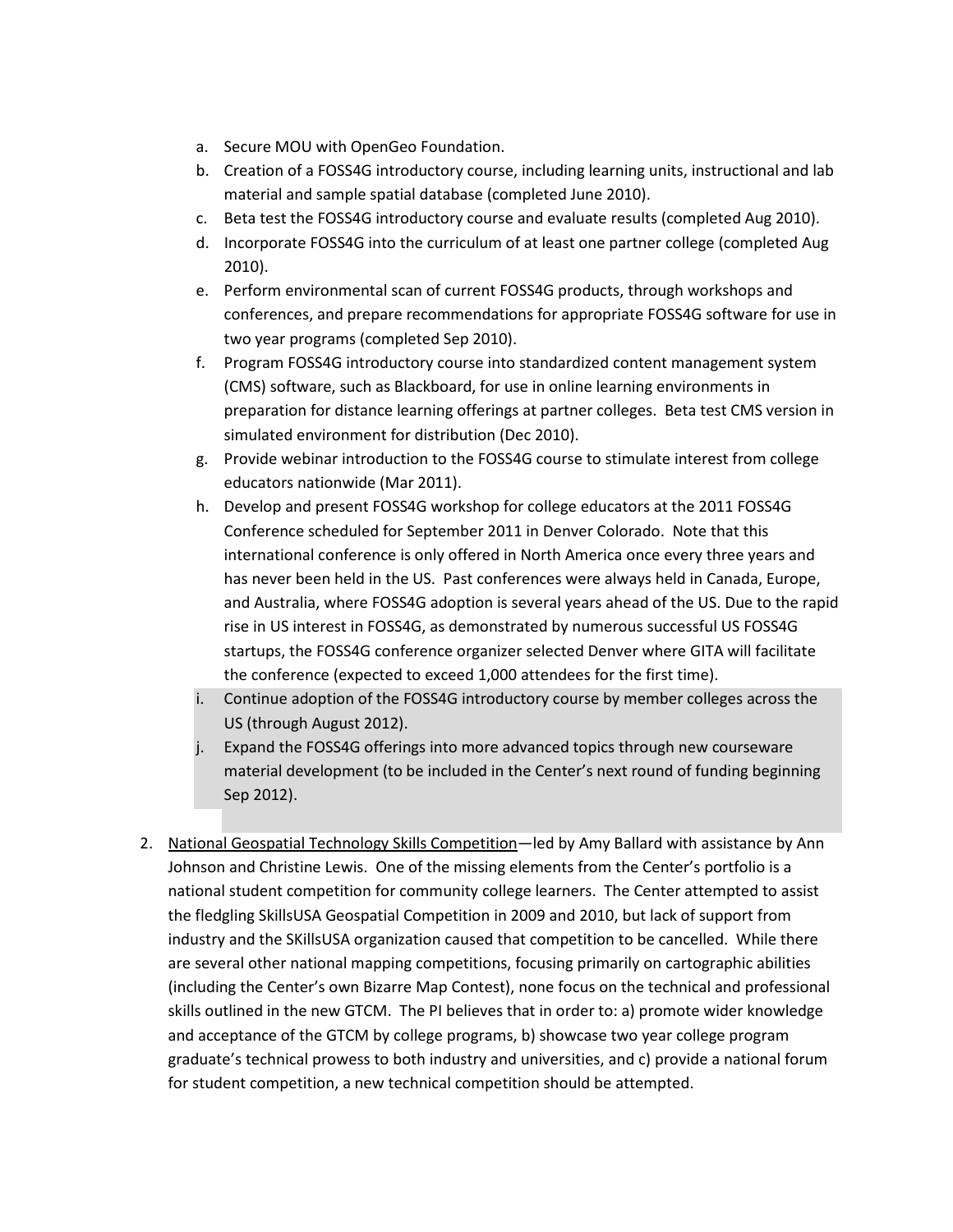In order for the competition to avoid the demise suffered by the SkillsUSA predecessor, the Center will seek to simplify a much wider adoption of the completion through virtual means, along with a face to face finale. One major flaw in the previous SkillsUSA competition was its prohibitively expensive requirement that ALL competitors attend the week-long SkillsUSA Conference held in Kansas City every June. The expense of fielding a team and sponsor, for that long and far from most of the country, restricted entry to no more than 2 or 3 colleges, with only 10 or so competitors total.

Goals for the competition to support and sustain the Center include:

- a) Wider adoption of the GTCM by colleges and universities.
- b) Promote awareness of the Center to industry and academia.
- c) Provide marquee event for sponsors as competition matures, and perhaps grows in size.
- d) Provide incentive for colleges to partner with the Center through membership requirement to enter competition in future years.
- e) Promote awareness of the GISP provisional certification among graduates and faculty to increased professionalism and engagement with professional societies.
- f) Increase two year college student's stature in the minds of industry and universities to gain greater access to both for our graduates.

The new competition will be staged as follows:

- a) Round one will have the competitors completing a skills-based project at their home campus for electronic submission and judging by an industry panel of GISP experts from the AAG/Esri GeoMentor program. The projects will be judged against a matrix created from the GTCM, with assistance from the GIS Certification Institute. The top five college contestants will be invited to attend the next round of face to face competition at the following annual Esri conference. Invitations will be extended down the ranked list of competitors until 5 confirm their commitment.
- b) Round two will have the competitors completing a proctored pre-GISP skills competency exam, based on the GTCM and the Center's own common core competencies as identified by John Johnson's MetaDACUM work. The competition will include a 5 minute Lightening-styled presentation on their project to judge their communication and professional skills. This component of the competition will be based upon audience voting, in real time, at the presentation. The scores will be tallied and announce immediately following the presentations, in the same session. The winner will be recognized at the conclusion of this 50 minute session. They will all be celebrated at the Community College SIG meeting on Sunday evening during the Esri Educator's Conference.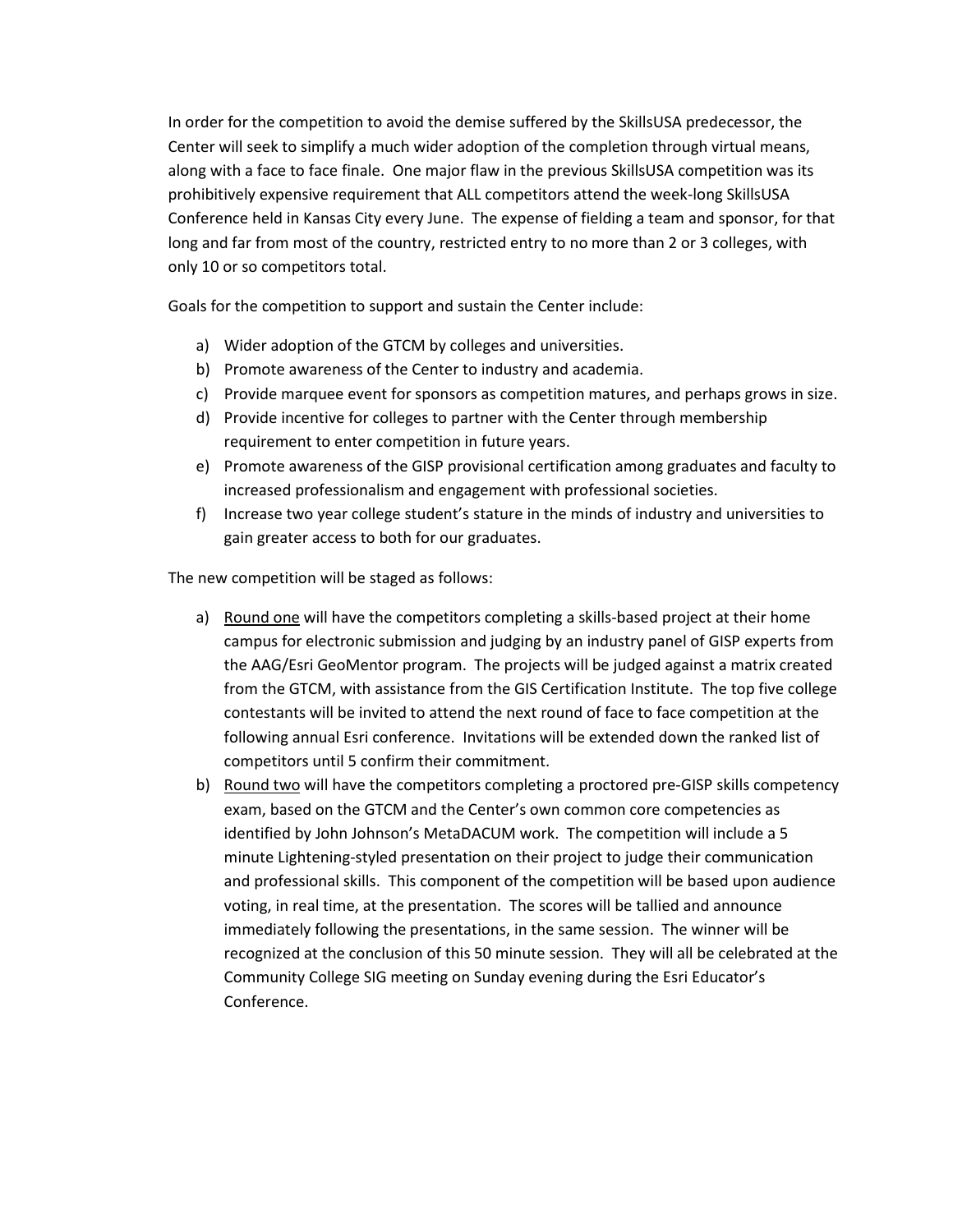Action items for the Competition include:

- a) Design of the competition rules and regulations and procedures (Dec 2010).
- b) Promotion of the July 2011 competition through national media (Fall 2010).
- c) Submission of competitor's entries by March 15, 2011.
- d) Judging of round one completed by April 15, 2011.
- e) Invites to top five competitors April 16, 2011.
- f) Announcement of round one winner(s) on Directions Media April 17, 2011.
- g) Travel arrangements for competitors completed by May 15, 2011.
- h) Judging of round two competitors at Sunday meeting of Esri Educators Conference.
- i) Announcement and celebration of round two competitors during the Community College SIG meeting Sunday afternoon 4-7pm.
- 3. International Student Workshop-led by Phillip Davis, with assistance by Ann Johnson, Chris Semerjian and Amy Work. As a result of the Director and Associate Director's travels to the EU and attendance to numerous conferences, as well as the NSF ATE and OISE program solicitations for proposals for international undergraduate student research experience, now is the right time for the Center to organize and sponsor an international research event. This will support the Center's broader impact and sustainability by:
	- a. Expanding the impact of the GTCM to international markets, such as the EU, which currently lack such industry or academic standard. This harmonization of our geospatial education systems could have profound and lasting impact on international student academic mobility into new markets as the world economies and technologies converge further and further in the  $21<sup>st</sup>$  century. This may lead to EU and international funding of future Center activities to further harmonize our national systems between one another.
	- b. Provide greater mobility of our graduates, from both two year colleges and four year universities into international markets as the economies fluctuate between countries. This is readily evident already in the EU, where for example, the Dutch geospatial industry is experiencing a shortage of qualified workers, while Greece has an overabundance of GIS graduates with little prospect of employment.
	- c. Broaden Center access to new funding directorates within the NSF, as well as to other federal agencies sponsoring international research, as well as other governments and NGOs.
	- d. Expand the Center's access to foundation dollars for international research, such as the recently awarded HP International Collaborative. By demonstrating the Center's well established international programs and partners, it will better position the Center to take advantage of funding from foundations and others sources.